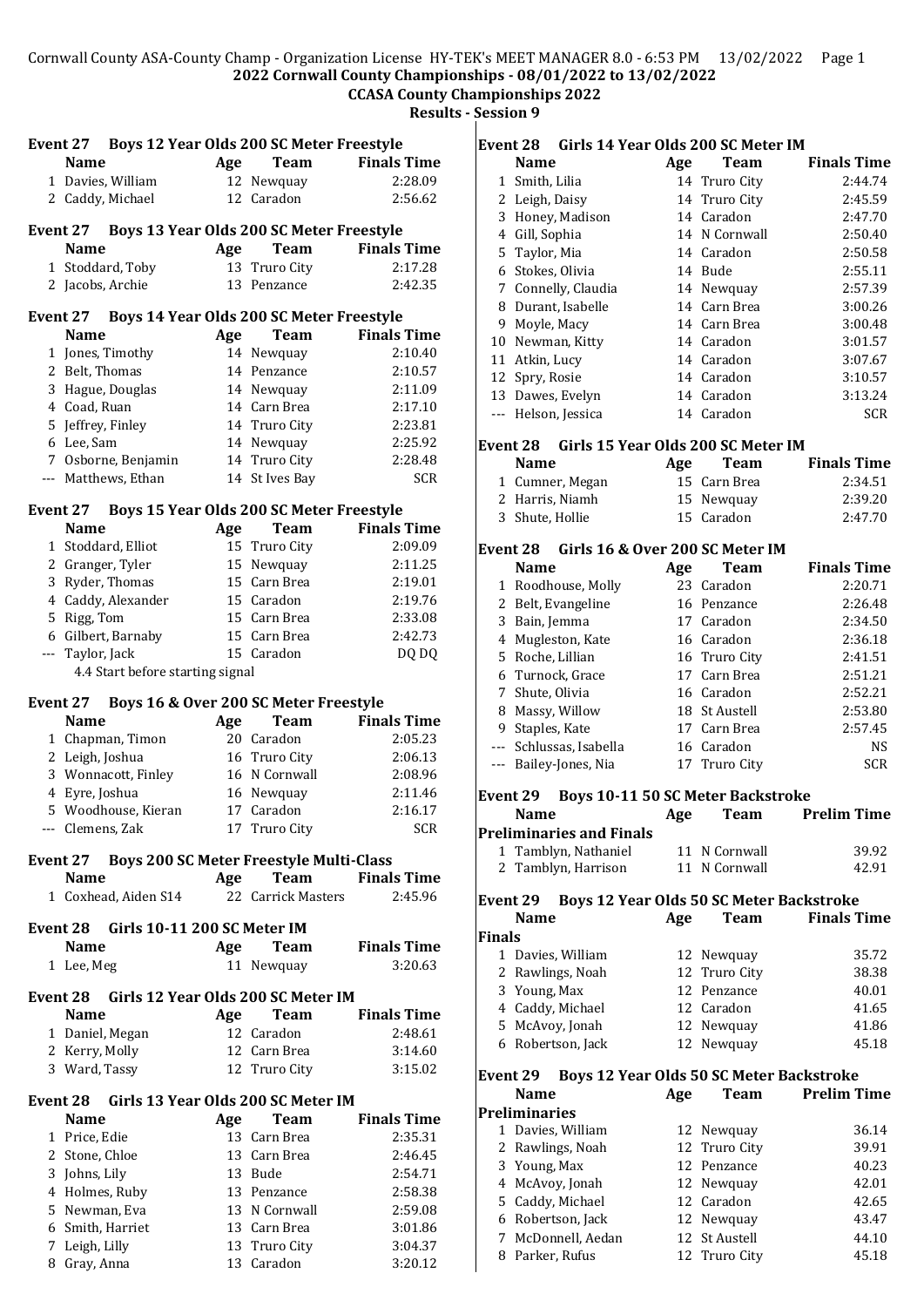Cornwall County ASA-County Champ - Organization License HY-TEK's MEET MANAGER 8.0 - 6:53 PM 13/02/2022 Page 1 **2022 Cornwall County Championships - 08/01/2022 to 13/02/2022**

### **CCASA County Championships 2022**

|       | <b>Results - Session 9</b> |
|-------|----------------------------|
| 46.73 | Finals                     |

| 1 Chapman, Timon       | 20 Caradon    | 29.57 |
|------------------------|---------------|-------|
| 2 Leigh, Joshua        | 16 Truro City | 30.12 |
| 3 Eyre, Joshua         | 16 Newquay    | 30.56 |
| 4 Butterfield, Dominic | 16 Penzance   | 30.62 |
| 5 Mitchell, George     | 17 Truro City | 30.70 |
| 6 Ward, George         | 17 Carn Brea  | 30.86 |
|                        |               |       |

### **Event 29 Boys 16 & Over 50 SC Meter Backstroke**

|    | Name                 | Age | Team          | <b>Prelim Time</b> |
|----|----------------------|-----|---------------|--------------------|
|    | <b>Preliminaries</b> |     |               |                    |
| 1  | Chapman, Timon       | 20  | Caradon       | 29.93              |
| 2  | Leigh, Joshua        |     | 16 Truro City | 30.51              |
| 3  | Eyre, Joshua         |     | 16 Newquay    | 30.63              |
| 4  | Butterfield, Dominic |     | 16 Penzance   | 30.86              |
| 5  | Mitchell, George     |     | 17 Truro City | 30.96              |
| 6  | Ward, George         |     | 17 Carn Brea  | 31.16              |
| 7  | Wonnacott, Finley    |     | 16 N Cornwall | 31.34              |
| 8  | Greet, Thomas        |     | 17 Caradon    | 31.39              |
| 9  | Quiterio, Jason      |     | 37 Caradon    | 31.83              |
| 10 | Dawson, Benjamin     |     | 16 Truro City | 32.05              |
| 11 | Woodhouse, Kieran    | 17  | Caradon       | 32.82              |
| 12 | Rich, Tomas          |     | 16 Carn Brea  | 33.84              |
| 13 | Long, Adam           | 17  | Bude          | 35.01              |
|    |                      |     |               |                    |

### **Event 29 Boys 50 SC Meter Backstroke Multi-Class**

| Name                 | Age | Team               | <b>Prelim Time</b> |
|----------------------|-----|--------------------|--------------------|
| Preliminaries        |     |                    |                    |
| 1 Coxhead. Aiden S14 |     | 22 Carrick Masters | 37.61              |

### **Event 30 Girls 10-11 50 SC Meter Backstroke**

|               | <b>Name</b>         | Age | <b>Team</b>   | <b>Finals Time</b> |
|---------------|---------------------|-----|---------------|--------------------|
| <b>Finals</b> |                     |     |               |                    |
|               | 1 Newton, Millie    |     | 11 St Austell | 41.24              |
|               | 2 Mitchell, Evie    |     | 11 Truro City | 42.00              |
|               | 3 Coad, Agnes       |     | 11 Carn Brea  | 42.57              |
|               | 4 Lee, Meg          |     | 11 Newquay    | 42.86              |
|               | 5 Mulready, Matilda |     | 11 Truro City | 42.91              |
|               | 6 Morcom, Ava       |     | 11 Truro City | 45.89              |
|               |                     |     |               |                    |

#### **Event 30 Girls 10-11 50 SC Meter Backstroke**

|              | Name                     | Age | Team              | <b>Prelim Time</b> |
|--------------|--------------------------|-----|-------------------|--------------------|
|              | <b>Preliminaries</b>     |     |                   |                    |
| $\mathbf{1}$ | Newton, Millie           | 11  | <b>St Austell</b> | 41.35              |
| 2            | Mitchell, Evie           |     | 11 Truro City     | 42.96              |
| 3            | Lee, Meg                 | 11  | Newquay           | 43.35              |
| 4            | Mulready, Matilda        | 11  | Truro City        | 43.56              |
| 5            | Morcom, Ava              |     | 11 Truro City     | 44.02              |
| 6            | Coad, Agnes              | 11  | Carn Brea         | 44.23              |
| $*7$         | Mitchell, Amy            |     | 11 Truro City     | 45.46              |
|              | *7 Parker, Natalia       |     | 11 Truro City     | 45.46              |
|              | <b>Swim-Off Required</b> |     |                   |                    |
|              | 9 Jacobs, Poppy          | 11  | Penzance          | 46.85              |
| 10           | Iliffe, Lauryn           | 11  | Newquay           | 46.92              |
| 11           | Gatrell, Skye            | 11  | Bude              | 47.61              |
| 12           | Stone, Isabelle          | 10  | Carn Brea         | 48.12              |
|              | 13 Walter, Indira        | 10  | Bude              | 48.19              |
|              | 14 Ward, Annie           | 10  | Carn Brea         | 48.41              |
| 15           | Wood, Millie             | 11  | N Cornwall        | 48.55              |
| 16           | Connelly, Katya          | 11  | Newquay           | 48.67              |
| 17           | Milne, Maisie            | 11  | Penzance          | 48.81              |
| 18           | Kelly, Rosie             | 11  | Penzance          | 49.92              |
| 19           | Brailsford, Hettie       | 10  | Caradon           | 51.91              |
| 20           | Davies, Isobel           | 11  | Newquay           | 52.27              |

## 9 Sprague, Milo 12 St Austell **Event 29 Boys 13 Year Olds 50 SC Meter Backstroke Name Age Team Finals Time Finals** 1 Stoddard, Toby 13 Truro City 31.13 2 Solly, Leo 13 N Cornwall 36.85 Jacobs, Archie 13 Penzance 37.93 4 Hirst, Samuel 13 St Austell 38.27 Reynolds, Luke 13 Carn Brea 38.75 Smith, Sam 13 St Austell 40.37 **Event 29 Boys 13 Year Olds 50 SC Meter Backstroke Name Age Team Prelim Time Preliminaries** Stoddard, Toby 13 Truro City 31.24 2 Solly, Leo 13 N Cornwall 36.23 Jacobs, Archie 13 Penzance 38.23 Reynolds, Luke 13 Carn Brea 39.17 Hirst, Samuel 13 St Austell 39.22 Smith, Sam 13 St Austell 39.57 Roche, Harry 13 Truro City 41.10 8 Timings, Harrison 13 Penzance 41.14 Dyson, Seth 13 N Cornwall 43.36 Louw, Reece 13 Truro City 44.27 **Event 29 Boys 14 Year Olds 50 SC Meter Backstroke Name Age Team Finals Time Finals** Maddern, Dmitri 14 Penzance 30.94 Coad, Ruan 14 Carn Brea 32.64 Wiles, Archie 14 Truro City 33.29 Jones, Timothy 14 Newquay 33.43 Knowles, Chester 14 Newquay 33.72 Belt, Thomas 14 Penzance 34.21 **Event 29 Boys 14 Year Olds 50 SC Meter Backstroke Name Age Team Prelim Time Preliminaries** Maddern, Dmitri 14 Penzance 31.04 Coad, Ruan 14 Carn Brea 32.53 Wiles, Archie 14 Truro City 32.62 Jones, Timothy 14 Newquay 33.26 Belt, Thomas 14 Penzance 34.16 Knowles, Chester 14 Newquay 34.93 Eyre, Edward 14 Newquay 35.04 Osborne, Benjamin 14 Truro City 36.18 Ward, Harry 14 Carn Brea 36.46 Lee, Sam 14 Newquay 37.33 Hill, Seth 14 N Cornwall 38.90 12 Davies, Beau 14 N Cornwall 40.53 13 Pettigrew, Anders 14 Carn Brea 40.77 --- Matthews, Ethan 14 St Ives Bay SCR

#### **Event 29 Boys 15 Year Olds 50 SC Meter Backstroke Name Age Team Prelim Time**

| маше                     | ALC | теаш          | гтении типе |
|--------------------------|-----|---------------|-------------|
| Preliminaries and Finals |     |               |             |
| 1 Stoddard, Elliot       |     | 15 Truro City | 30.13       |
| 2 Ryder, Thomas          |     | 15 Carn Brea  | 33.85       |
| 3 Granger, Tyler         |     | 15 Newquay    | 34.08       |
| 4 Taylor, Jack           |     | 15 Caradon    | 34.80       |
| 5 Rigg, Tom              |     | 15 Carn Brea  | 37.75       |
|                          |     |               |             |

### **Event 29 Boys 16 & Over 50 SC Meter Backstroke**

| Name | Age | Team | <b>Finals Time</b> |
|------|-----|------|--------------------|
|      |     |      |                    |